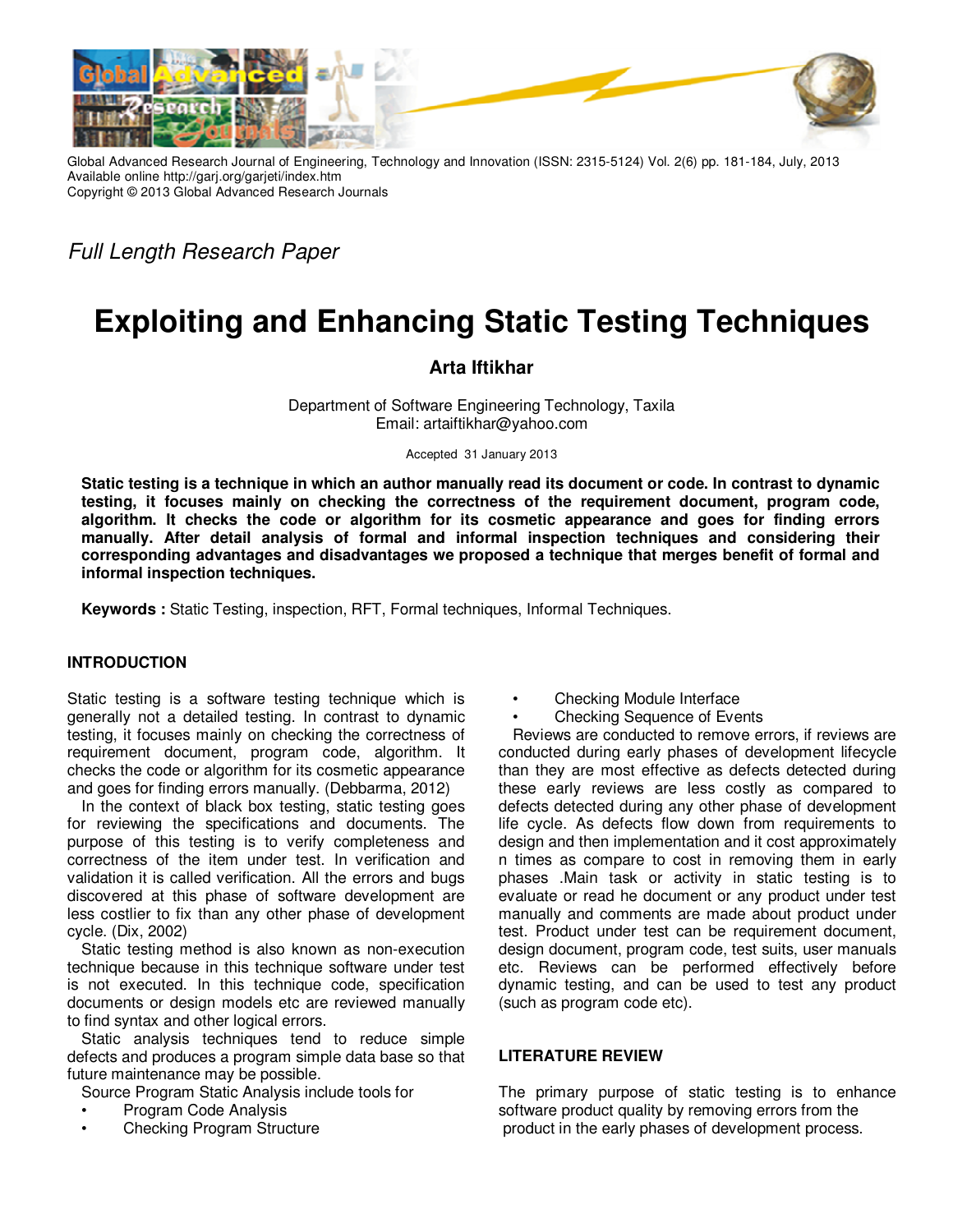(Webb, 1990).

### **Reviews and the test process**

In static testing techniques (Fagan etc) software that is being tested is not executed rather they are manual reading or automated checking such as automatic spelling or grammer checkers.

# **Benefits of Reviews**

Following are some of the benefits that static testing has over dynamic testing techniques.

- Early detection and correction of defects.
- Improved quality of product under test.
- Reduced development schedules.
- Less development cost.
- Reduced testing time.
- Less maintenance cost.
- Better communications.

# **Guidelines for successful Reviews**

Following are some of the guidelines that must be flowed in order to make the reviews more successful (Dahai, 2009) Every review performed must have a definite objective.

People involved in the review process (reviewer) should be analytical.

Do not consider any defect as illogical instead welcome and express each defect objectively.

- Define roles for every reviewer.
- Make use of checklist items.

Conduct proper training of reviewers regarding inspection techniques.

- Focus on improvement.
- Focus on learning.

Emphasis on reviewing the product not the producer of the product.

# **STATIC TESTING METHODS**

Mainly there are two methods for static testing Formal methods

- **Inspections**
- Walk-through
- Desk checking
- Peer rating

# **Inspections**

An inspection is a group of formal procedures and error

detecting techniques to conduct group reading. Inspection team consists of four to five people, one of them is moderator, one is programmer, and one is recorder.

A typical formal review has the following main phases:

# **Plan**

In this activity named planning, people to perform review that is reviewers are selected, their roles are defined, place for meeting is selected, time for meeting is decided and specify particular portions of document which need to be reviewed. (Li, (2011)

# **Distribute Material**

In this activity named distribute the review material, material to be reviewed (such as requirement document, program code etc) are distributed to the participants of the review meeting before formal meeting, also the process of review and the objectives of review are explained to the participants.

# **Preparation**

In this activity named individual preparation, individuals involved in the review that is reviewers perform individual evaluation of the product by reading the document individually and record the discovered errors, any misunderstanding , any missing information, questions and note down their comments about the product under the review.

# **Hold the Review**

In this activity named hold the review, actual meeting is conducted where all participants meet physically face to face at one geographical place, they discuss the problems discovered during their individual preparation, many false errors are discovered, one person note down the defects, during this discussion many misconceptions about document under review become clear, and suggestion for correcting the errors are also noted, and some actions are agreed for the correction of defects.

# **Reworking**

In this activity named rework, only producer of the product or document (which is reviewed) is involved, he/she act upon the agreed actions or make changes to the product in order to correct the detected errors or defects. Purpose of this activity is to fix the identified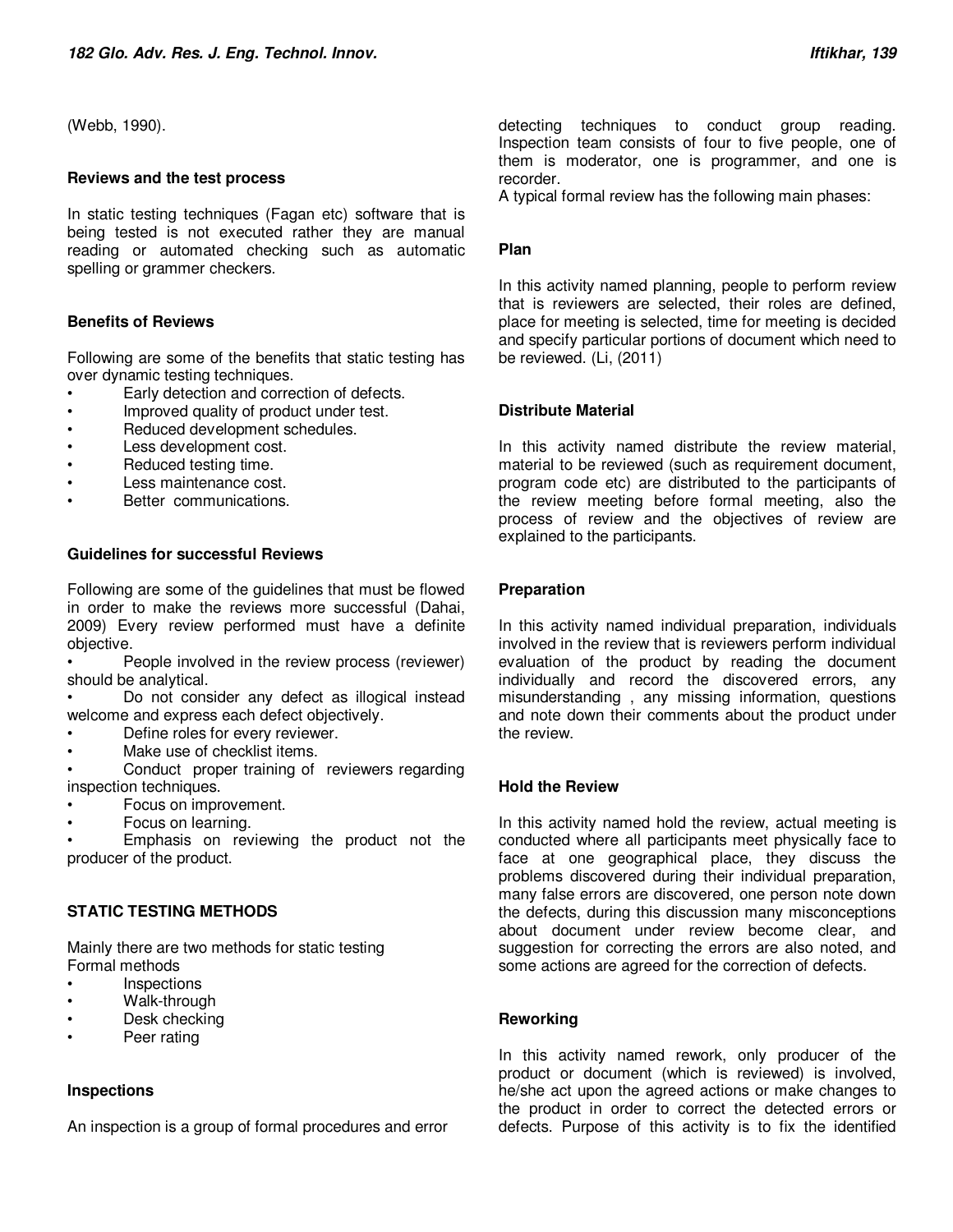

**Figure 1.** Static Testing Methods



**Figure 1 Inspection Process** 

errors or defects.

#### **Conduct Follow up**

Finally in this activity named follow up, the chair person of the review checks and make sure that the agreed actions have been performed in order to correct the detected errors. Purpose is to make sure that errors have been removed.

Following are the roles in each formal review process

#### **Leader**

He/she is the person who is responsible for the review meeting, he/she decides the place and time of the meeting. Decides suitable time schedule within the overall development lifecycle of software for the review meeting. He decides the objectives of review meeting and then afterwards make sure whether those objectives are met or not.

#### **Moderator**

Moderator is the person who is responsible for the success or failure of the meeting. He/she supervise the meeting, supervise the reviewing of product. He/she plans the meting, then conduct the meeting and then supervise the follow up activity. If there is need he/she also act as liaison between different views of participants.

# **Producer**

The one who actually produces the product or document that is being reviewed. He/she is the writer of the document.

# **Participants**

Participants are stakeholders. They should be from different background and must have training on how to conduct review in order to make the review process more effective. They are also know as inspectors. They perform individual evaluation by reading the document and note down the defects and write their comments about the document, also enlist any shortcomings they find in the product.

#### **Recorder**

Responsible for writing down all the problems, errors, defects and suggestions of reviewers. He/she is responsible for writing the meeting minutes or summary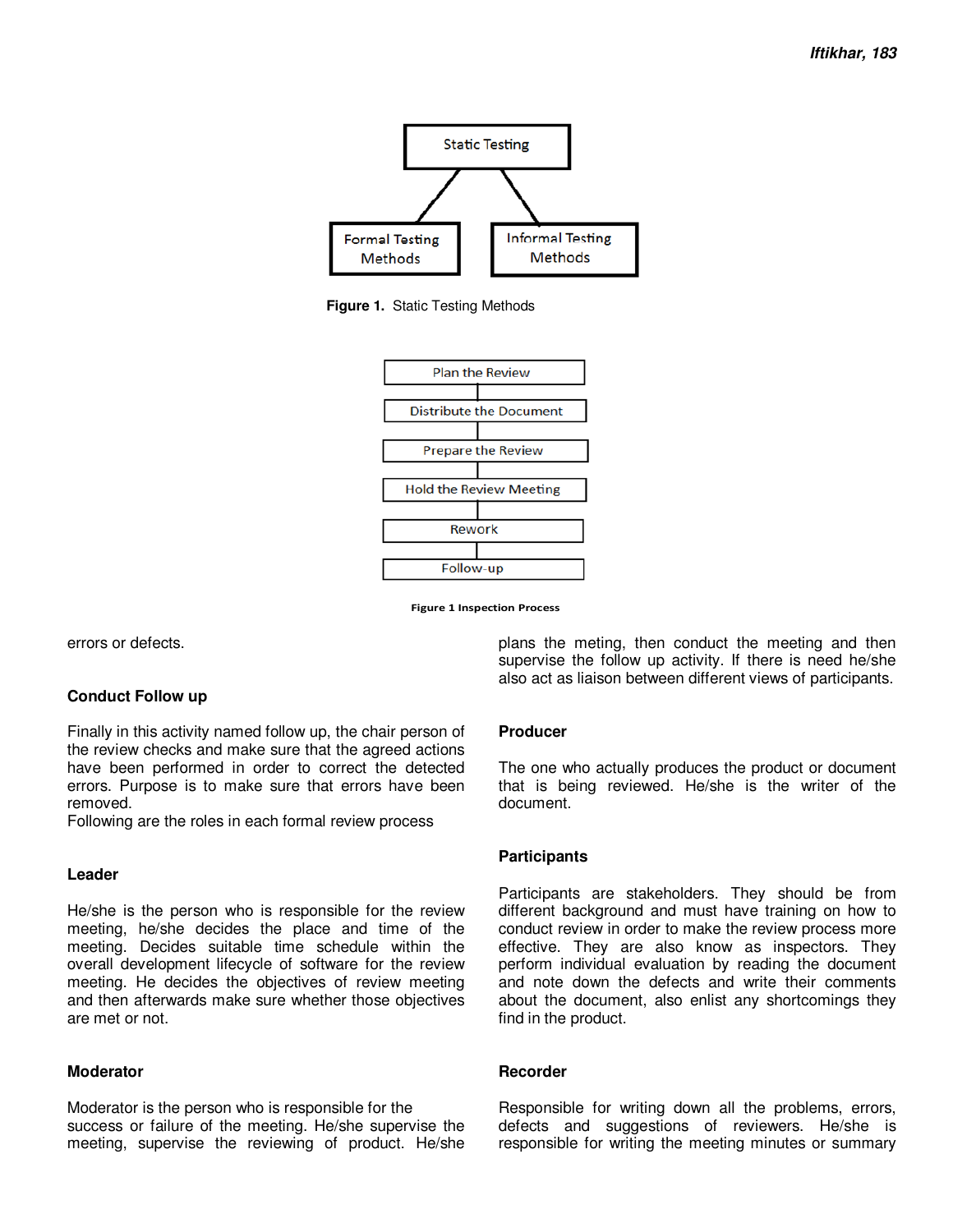

**Figure 1 proposed Technique (Remote Formal Inspection)**

| Inspection<br>Technique            | Percentage<br>οf<br><b>Errors Detected</b> | Relative cost |
|------------------------------------|--------------------------------------------|---------------|
| Formal (Fagan)                     | 88%                                        | 100%          |
| (email<br>Informal<br>pass around) | 60%                                        | 30%           |
| Remote Formal<br>Inspetion         | 88%                                        | 30%           |

of all the identified defects during the meeting. (Schilling, 2006).

# **Walkthroughs**

It is one the formal testing technique in which reviewer review the product ( requirement document , design specification etc) to find inconsistencies or errors. In this technique author or the producer of the product explain his product to reviwers for suggestions.

# **Technical review**

In this testing technique reviewer evaluates or read the document for finding technical errors. He finds from the product (document , program code etc) the ossible technical defects and report them to the author or the producer.

# **Informal Review**

These are the least expensive way of conducting review. No definite procedure is followed during such reviews. Any process can be followed and it depends on experience of the reviewer that how well he/she perform the review. It may include pair programming or any other method. Findings of reviewers can be documented or not. Main focus is to reduce cost from formal methods (Kleidermacher, 2008).

- Following are some of the informal techniques
- Over the shoulder review
- Emailpass-around

# **Proposed Technique: Remote Formal Inspection Technique**

After detail analysis of formal and informal inspection<br>techniques and considering their corresponding corresponding advantages and disadvantages we proposed a technique that merges benefit of formal and informal inspection techniques. In formal inspection techniques such as Fagan ,Gilb etc better results are achieved but cost is high. In Informal techniques satisfactory results are not achieved for example in over the shoulder review technique, when reviewer identify some errors or defects and leaves the room, it is rare that reviewer comes back to validate the fixing of errors. Another Informal inspection technique known as email pass-around is very time consuming as each back and forth can take a day so it might take six to seven days to complete inspection rather than fourty minutes (as in formal inspection). The suggested technique named Remote Formal Inspection gives benefit of formal technique that is efficiency in performance and better results and benefits of informal inspection technique that is reduced cost.

In this technique one person is considered as moderator, he contacts all participants prior to inspection meeting, all other participants are distant ie they may not be present in one physical space. Video conferencing is main element of this meeting. (to reduce cost of formal meeting). It allows participants to remain at their remote locations and coordinate through online conversation. This online conversation is conducted through video conferencing for example using skype. Moderator contacts everyone and set the meeting time. Time is decided by keeping in view the availability constraints of all participants. Moderator informs about meeting time